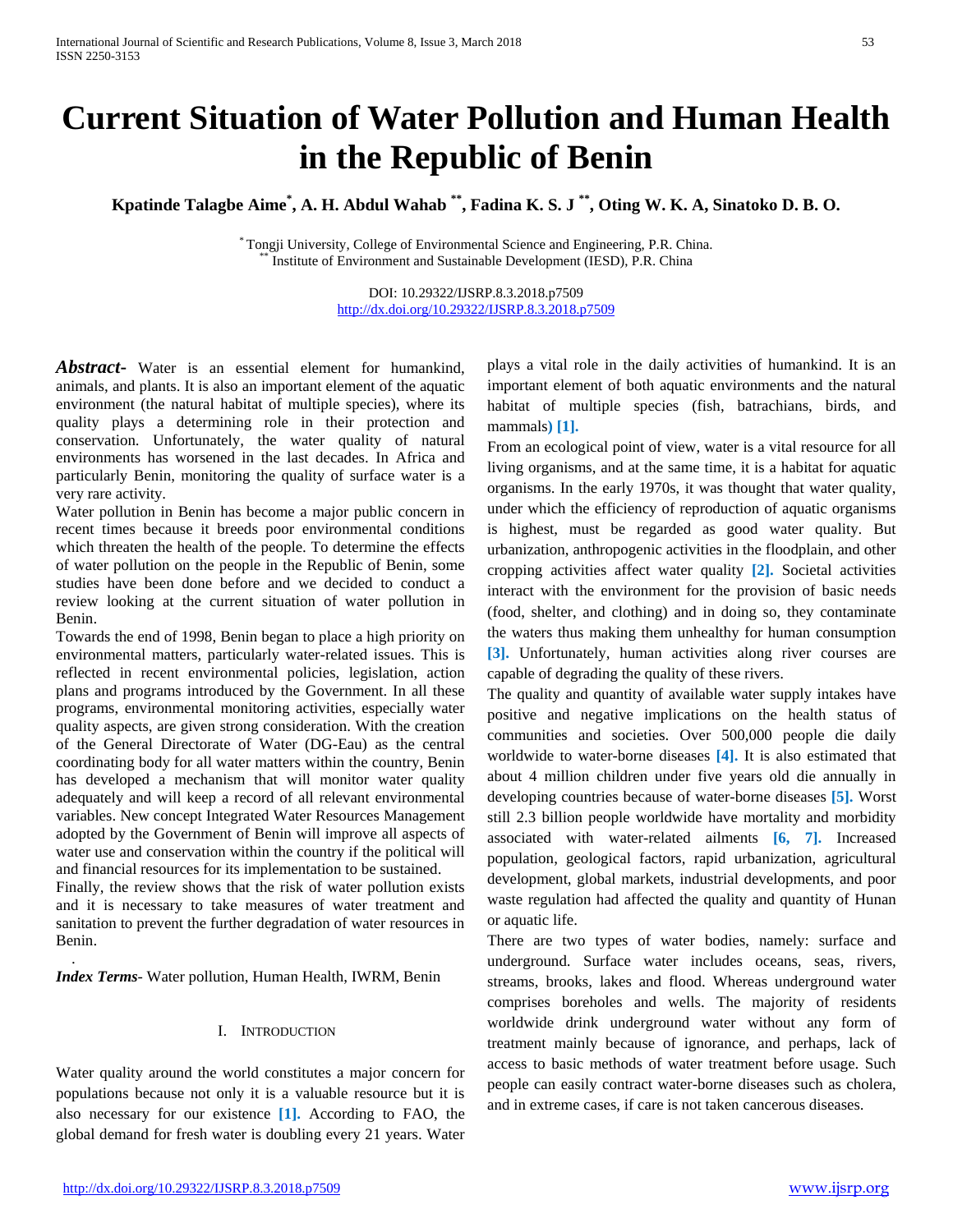Water is important for the survival of humanity, a vital resource for all living organisms; the source of life and humans uses water for, domestic, agriculture, economic, transportation and recreational use and many other uses. However, water pollution is a serious issue that is happening in numerous countries including Benin. It is about time we recognized the effects of water pollution, identify its root causes, and find ways to correct the situation to stop pollution at its sources. Water pollution not only affects water quality but also threatens human health, economic development, and social prosperity.

Thus, the development of industries, the intensification of agriculture, and domestic activities introduce chemical substances into the water cycle, a significant part of which reaches lakes, rivers, and groundwater **[8].** The quality of finite water resources is under threat from industrial, agricultural, and domestic sources of pollution **[9].** Thus, during the last 10 years, the quality of water in the natural environment has seriously been degraded **[10].**

Despite its potentials with 13 billion cubic meters per year and 2 billion cubic meters per year of surface water and groundwater respectively, Benin encounters enormous difficulties in supplying good-quality drinking water **[11].** Although Ouémé River is one of the longest and most important in Benin, water supply remains difficult in its catchment area **[12].** This situation is accentuated by the use of artificial fertilizers in the cotton zone of the Ouémé Basin, this, directly and indirectly, pollutes the rivers with this basin. **[13].**While water supply was the thematic focus of many publications at the global and national level **[14, 15, 16, 17],** few dealt with water quality. Nowadays, owing to its tremendous significance, the problem of water quality assessment attracts numerous researchers **[18].** But according to statistics, 14.7% of the population in Bénin still use rivers, ponds, and swamps as drinking water, even though their water quality remains unknown **[19].**

The present review paper aims to give some comprehensive ways to improve water resources in Benin based on water pollution problems in Benin, thus based on the effects on health and ecosystems and the control technology.

#### II. WATER RESOURCES IN BENIN

Benin is located in West Africa and approximately between latitude 6° and 13° North of the Equator, and between longitudes 0 and 4° east of the Greenwich meridian. It is bordered to the north by the Republics of Niger and Burkina Faso, to the south by the Atlantic Ocean, to the east by the Federal Republic of Nigeria and to the west by the Republic of Togo **[20].** The population is more than 10 million, spread unevenly over a national territory of 114,763 km2 **[21].** The largest city and economic capital is Cotonou, which is also the seat of government but the capital of Benin is Porto-Novo **[22].** The climate is hot and humid, which affects the quality and quantity of the country's water resources. This results from the influence of two main rainy and dry seasons per year systems: Annual rainfall in the coastal area averages 1300 mm or about 51 inches. April to late July is the period of the principal rainy season, with a shorter less intense rainy period from late September to November. From December to April is the period of the dry season, with dry wind from the Sahara called the Harmattan, during which a veil of fine dust hangs over the country, the vegetation turns reddish-brown grass dries up and causing the skies to be overcast. Then a short cooler dry season from late July to early September. Humidity and temperatures are high along the tropical coast. Generally, the temperature is between 24 and 31 °C (75.2 and 87.8 °F) **[23],** although because of the moderating influence of the sea, the mean daily and annual maximum temperatures increase from the coast towards the interior. During the dry season the temperatures are more extreme, ranging between 25 and 31 °C (76 and 87.8 °F). As a tropical nation, Benin is highly dependent on agriculture, with substantial employment and income arising from subsistence farming **[24].**



*Fig 1: Location map of Benin*

In Benin, water use has not been regulated. Furthermore, water management has been sector-based, fragmented and compartmentalized. To change this, the action was taken to initiate Integrated Water Resources Management (IWRM) in the country. A baseline study was done followed by the drafting of an Integrated Water Resources Management (IWRM) action plan. From that experience, the lesson learned is the advocacy for strengthening political will for supporting the process must be seen as a transversal and on-going action throughout the whole Integrated Water Resources Management (IWRM) process.

The country receives an annual average of 700 mm to 1,300 mm of rainfall from North to South. Rainfall can reach 1,400 mm in the South-Eastern part. Benin is drained by a dense hydrographical network made up of seasonal flow rivers. The renewable water resources of the country are estimated at about 15 billion  $m<sup>3</sup>$  of water per year, including approximately 2 billion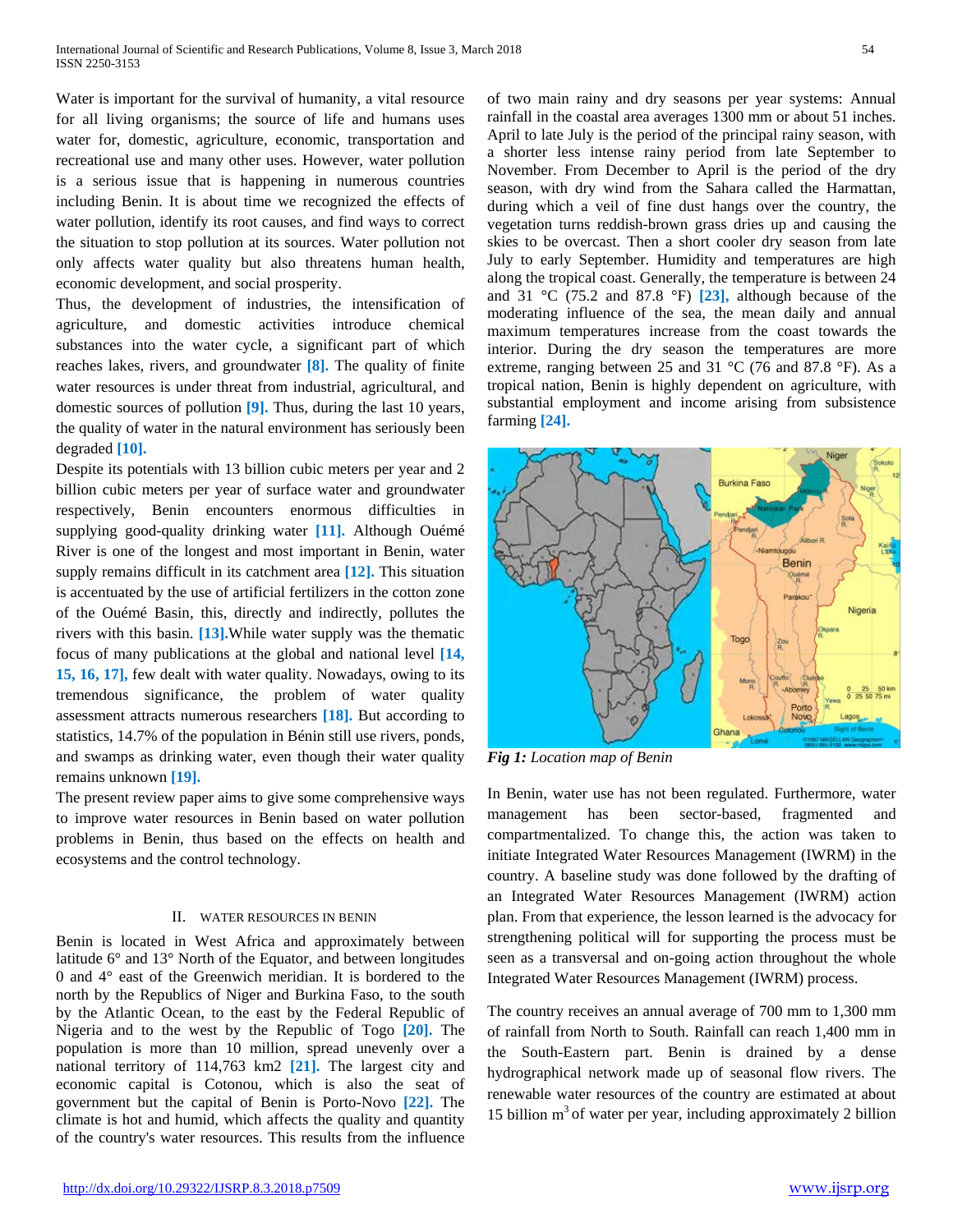and 13 billion  $m<sup>3</sup>$  of groundwater and surface water respectively, unequally distributed in space and time.

Nowadays, the country is still at a stage where the catchments and water uses are not controlled and do not fall under any enforced regulation **[11].**

The country currently uses less than 3% of its renewable water resources, meaning that 97% of the resources are lost through evaporation and spring runoff. According to forecasts established in 2000 (Benin Report, Water Vision 2025) **[11],** Benin only needs about 40% of its renewable water resources if it is to meet its development needs by 2025, this excluded the non-evaluated needs of the industrial sector. These forecasts, however, do not take into account the impacts of climate change on water resources and the increasingly pressing needs for the populations to adapt.

In addition, the chronic lack of reliable and useful water data and the current mode of GDP calculation make it almost impossible to estimate the real contribution of water to growth and economic development in Benin.

However, the irreplaceable role that water plays in the development of the country was partly taken into account in the 2007-2009 Strategic Document for Growth and Poverty Alleviation (DSCRP) as one of the priorities of the Beninese Government [25]. It is true to say that better water resources management is key to growth and economic development in Benin. A draft water law was validated by stakeholders in April 2005 and was submitted to Parliament in July 2007, for its adoption. From a political and legal perspective, the IWRM process enabled Benin to develop a national water policy validated by key stakeholders in January 2008 and adopted by the Government in July 2009. This new water law is the only water-specific regulation which considers the different reforms carried out in the sector in the context of decentralization **[26].** It will compensate the obsolete 1987 water law **[27].**

From an institutional perspective, the water sector in Benin is characterized by multiple decision-making centers, a sectorbased coordination, therefore resulting in high economic, social and ecological costs. management framework and a lack of collaboration and dialogue among stakeholders. Management is thus sector-based, fragmented and compartmentalized, with no cross-sectoral

<span id="page-2-1"></span><span id="page-2-0"></span>The importance of the availability of high-quality drinking water can be realized by the press release of United Nations Secretary-General on World Water Day 2002. An estimated 2.5 billion people have no access to proper sanitation, 1.1 billion people lack access to safe drinking water, and more than 5 million people die each year from water-related diseases 10 times the number killed in wars, on average, each year. Water is treated all too often as an infinite free good. They are increasingly at risk from pollution and rising demand even where supplies are sufficient or plentiful. Two-thirds of the world's population is likely to live in countries with moderate or severe water shortages by 2025. Water is an essential element of life. Freshwater comprises 3% of the total water on earth. Only a small percentage (0.01%) of this fresh water is available for human use [28]. Unfortunately, even this small proportion of fresh water is under immense stress due to rapid population growth, urbanization and unsustainable consumption of water in industry and agriculture. According to a United Nations report, the world population is increasing exponentially while the availability of fresh water is declining. Many countries in Africa, Middle East, and South Asia will have serious threats of water shortage in the next two decades. In developing countries, the problem is further aggravated due to the lack of proper management, unavailability of professionals and financial constraint **[29].**

| Water Availability In Benin                           | Amount<br>(m3/person/year) |
|-------------------------------------------------------|----------------------------|
| Renewable freshwater resources per<br>capita $(2008)$ | $1,189$ <sup>1</sup>       |
| Water withdrawals (2002)                              | 18 <sup>1</sup>            |
| Projected water resources (2015)                      | $948^2$                    |

*Table 1: Water availability in Benin*

#### **III.** OVERVIEW OF WATER POLLUTION PROBLEM

Today the competition for scarce water resources is intense both in Benin and in many places all over the world. Water pollution is a relatively new problem and increases the stress arising as a result of unprecedented population growth, urbanization, and industrialization since the 1990s **[30].** Water pollution problems have become increasingly evident, and have led to serious environmental problems as the urbanization process continues. Industrial production without adequate regard for environmental impacts has increased water and air pollution and has led to soil degradation and large-scale global impacts such as acid rain, global warming, and ozone depletion **[31].** But, concurrent investment in management of the water environment has been slower.

Furthermore, water resources development and management have been disorganized, and there is a lack of public

 $^{1}$  UN Food and Agriculture Organization (FAO). FAO Aquastat Database.

<sup>&</sup>quot;Freshwater resources" refers to estimates of runoff into rivers and recharge of groundwater and does not include flows from other countries.

<sup>2</sup> Note this value was calculated using a straight‐line calculation based on average population growth rates (1990‐2008) with no adjustment for consumption or technology changes. Data was obtained from World Bank WDI Database (population) and FAO Aquastat Database (water resources).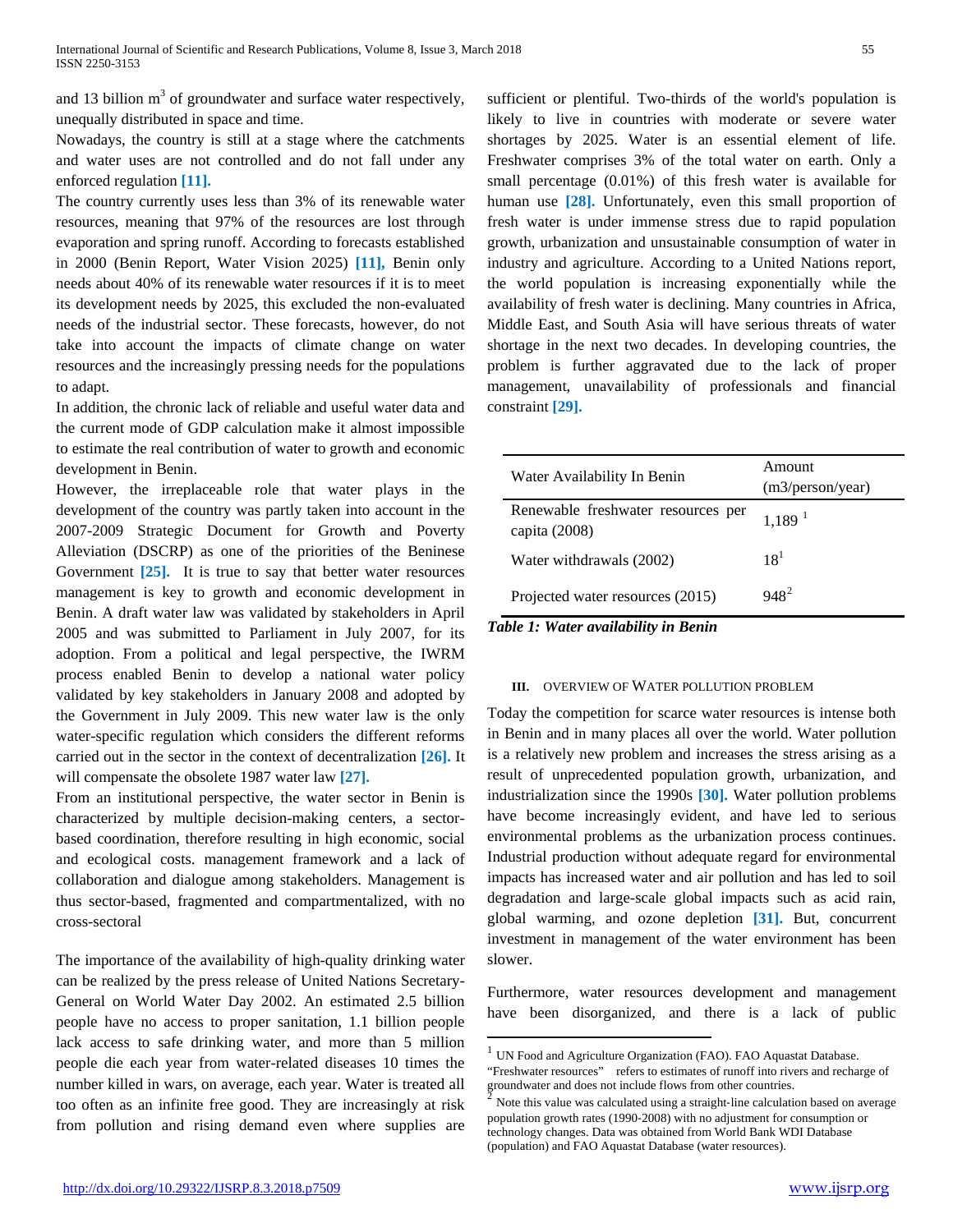consciousness for the need for environmental protection and a corresponding lack of legal structures to promote this protection. Water pollution refers to the contamination of freshwater bodies, the only kind of water that humans can drink. It doesn't help that only 2.5 percent of Earth's water is fresh, drinkable water and that most of that are trapped in ice at the poles or deep underground. That leaves about 0.007 percent of Earth's water available for almost seven billion of us to use for drinking, growing food, providing energy, and producing goods.

Water pollution is also defined as the contamination of water bodies such as rivers, oceans, lakes, and groundwater. The water pollution affects living organisms and plants that live in these water bodies and in most cases, all the effect is not only damaging either to individual species and populations but also to the natural biological communities. When pollutants are discharged indirectly or directly into water bodies without adequate treatment to remove harmful constituents, it occurs that water will not be safe for drinking.

In Benin, water pollution occurs in both rural and urban areas. Drinking water from natural sources such as rivers, lakes, and streams in rural areas is usually polluted by organic substances from upstream users who use water for agricultural activities.

When water does not support a human use and either it is impaired by anthropogenic contaminants, like serving as drinking water and undergoes a marked shift in its ability to support its constituent biotic communities, water is referred to as polluted. Algae blooms, storms, and earthquakes are natural phenomena and they are also causing major changes in the ecological status of water and water quality. Water pollution has many causes and characteristics.

For diverse reasons, people are attracted to rivers, lakes, and coastlines. Clean water is a crucial resource for irrigation, transportation, recreation, fishing, drinking, hunting, industry, sheer esthetic enjoyment, and support of biodiversity. Water has been used to dilute pollutants and wash away throughout human history. In recent decades, pollutant inputs have increased and have degraded water quality of many rivers, lakes, and coastal oceans. Degradation of these vital water resources can be measured as the loss of natural systems, their component species, and the amenities that they provide **[32, 33].** In the future, water shortages are increasingly common and likely to become more severe **[34, 35].** The contamination reduces the supply of water and increases the costs of treating water for use because poor water quality and water shortage are linked. One of the most cost-effective means of increasing water supplies is preventing pollution

## IV. SOURCES OF WATER POLLUTION IN BENIN

Water pollution is most often due to human activities **[36].** The major ones are the indiscriminate disposal of industrial, municipal and domestic wastes in water channels, rivers, streams, and lakes, etc. **[37].** An estimated 2 million tons of sewage and other effluents are discharged into the world's waters every day. In developing countries, the situation is worse where over 90% of raw sewage and 70% of untreated industrial wastes are dumped into surface water sources **[38].** In Benin, Water pollution is originated from point sources and non-point sources. Sewage treatment plants, manufacturing and agro-based industries and animal farms have been identified as point sources. According to Environment Quality Report of Benin, the Department of Environmental Protection has recorded many water pollution point sources which comprised mainly from manufacturing industries, animal farms and domestic waste, agricultural runoff, and agro-based industries. Agricultural activities and surface runoffs are mainly diffused as Non-point sources.

Today one of the biggest problems facing Benin is water pollution. It cannot be demonstrated, Nonpoint Pollution Sources and the untreated sewage are the most important sources of this form of pollution in Benin. There are other sources of pollution as the runoff from the agricultural sector as well as non-regulated units that belong to small industry. Nonpoint Pollution Sources are considered as the main reason that Benin's lakes, rivers, and estuaries remain polluted according to Benin's Ministry of Environment, Habitat, and Urbanism. Some of the Nonpoint Pollution Sources can be prevented, but much of it is the result of rain and irrigation systems.

Water runoff from farmland, parking lots, industries, pesticides, sewage and other various contaminants into lakes, rivers, water supplies, and eventually the oceans. All the pollutants have a negative, often devastating, impact on aquatic ecosystems and vegetation. Most of the activities that can create Nonpoint Pollution Source include agriculture, animal grazing, septic systems and household product pollution. The Ministry of Energy and Water reports that those activities of mismanagement of potentially harmful pollutants are the key contributing factors to water pollution.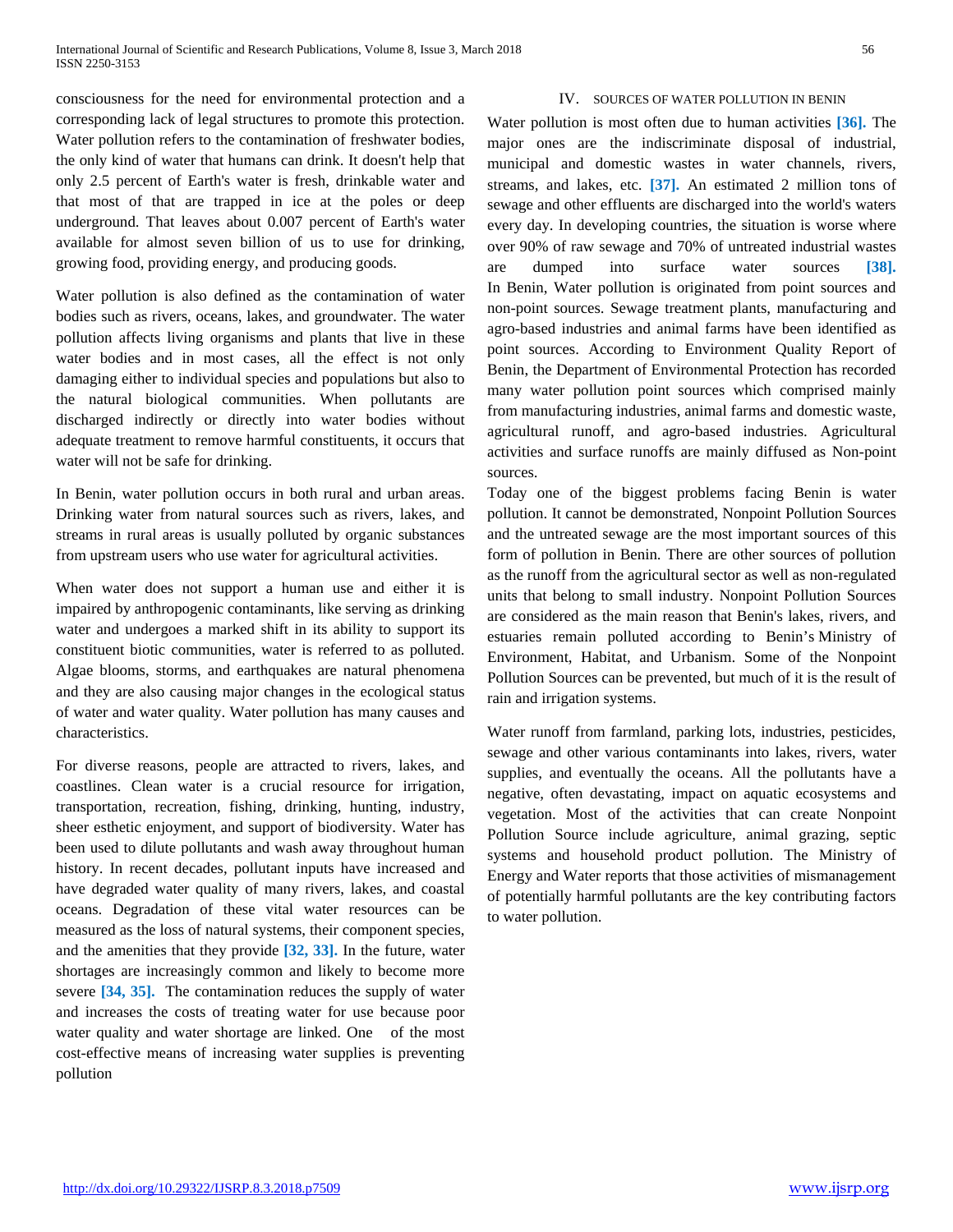

#### *Fig 2: Sources of water pollution*

In short sum, the main causes of water pollution are man-made. Without thinking about the effects of environmental damage, some greedy human beings are only concerned about profit.

## V. WATER POLLUTION AND HUMAN HEALTH

Water contamination is one of the main causes of health problems in human beings. About 2.3 billion people are suffering from water-related diseases worldwide **[39].** In developing countries, more than 2.2 million people die every year due to drinking of unclean water and inadequate sanitation **[40].** Waterrelated infectious and parasitic diseases account for 60% of infant mortality in the world **[41].**

Researchers have reported connections between water pollution and acute water-borne diseases which include hepatitis, cholera, dysentery, cryptosporidiosis, giardiasis, diarrhea and typhoid **[42, 43, 44, 45]** and also, the increasingly negative effects of water pollution have put more people at risk of carcinogenic diseases, potentially contributing to cancer villages **[46, 47, 48, 49].** Much of what we know about the marginal effects of pollution on health is derived from data reported in developed countries, where pollution levels are relatively low. Compared to developed countries, health risks related to water pollution in developing countries are more serious. About 2.3 billion people in the world are suffering from water-related diseases. Among them, 2.2 billion people live in developing countries **[44, 50].** Given the low levels of water pollution in developed countries, these estimates may not be valid in developing countries if there is a nonlinear dose relationship between pollution and health. Moreover, to our best of knowledge, no other study has analyzed the health effects of environmental treatment in Benin.

 $^3$  World Bank. 2009 World Development Indicators (WDI) Database.

There are several effects of water pollution in Benin, the most serious being the damage it can do to human health when agricultural pollutants find their way into the local drinking water supply. Certain compounds can cause cancers, and the lesser ailments caused by eating vegetables washed in polluted water and grown with the use of nitrates are dysentery and diarrhea as well as the chance of digesting harmful bacteria which have migrated into the water supply from the farmers' use of animal manure as fertilizer. The effects of using DDT and arsenic-based pesticides and fertilizers are obvious. The general public and agricultural workers are at a great risk when such agricultural pollutants find their way into the human food chain either. Water pollution extensively affects health in humans and aquatic ecosystems. In the long-term, the present level of environmental degradation could create health problems from waterborne diseases for most of this population of Benin. Having to consume unsafe drinking water, many of people are already affected in the country.

#### **POPULATION AND HEALTH STATISTICS**

| Population (2008)                                                 | 8.7 million $\degree$                |
|-------------------------------------------------------------------|--------------------------------------|
| Proportion of population living in urban areas                    | $41\%^{3}$                           |
| Average annual urban/rural population growth<br>rates (1990-2008) | 4.3/2.7% $3$                         |
| Under age 5 mortality rate (2007)                                 | 123/1000 live<br>hirths <sup>4</sup> |
| Under age 5 mortality rate due to diarrheal disease<br>(2004)     | $15.6\%$ <sup>4</sup>                |

## *Table 2: Benin population and health statistics*

Industrial effluents and agricultural pesticides accumulate in aquatic environments also causing harm to aquatic animals and lead to biomagnifications. Ecosystems can be also severely affected or damaged by water pollution. Groundwater can also be contaminated by pesticides and fertilizers causing damage to the reproductive system in the wildlife ecosystem. When agricultural run-off and sewage water, that contains organic materials are discharged into fresh water, causes an increase in the growth of algae, in turn, causing oxygen depletion. Water pollution kills the life that inhabits the water-based ecosystem, disrupting the natural food chain.

<span id="page-4-0"></span><sup>4</sup> World Health Organization (WHO). World Health Statistics 2009.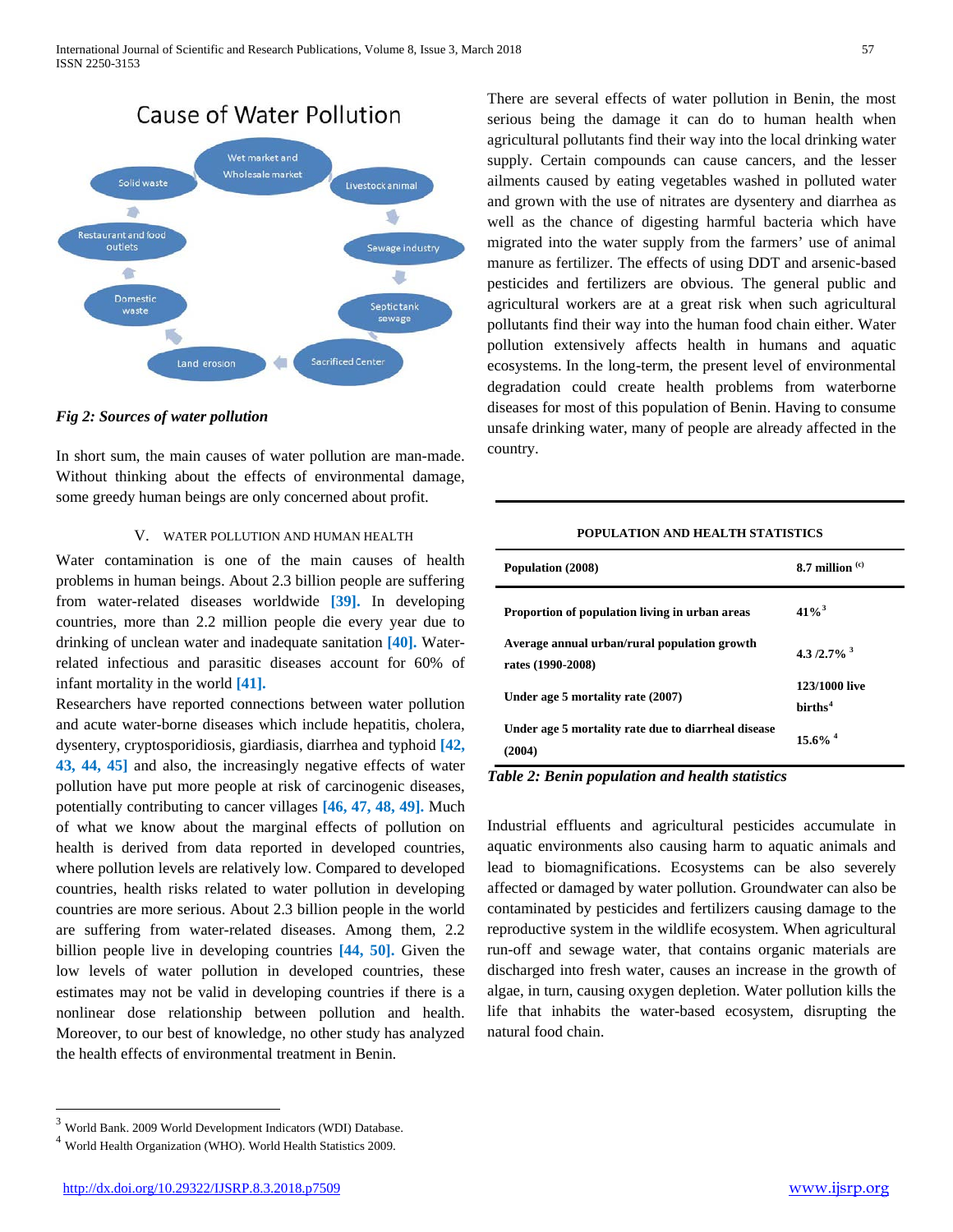## *A National environmental policy*

## *i. Water sector framework*

Benin is revising its national water policy, which includes a strategy for sanitation and hygiene, promotion of Integrated Water Resources Management (IWRM), and creation of a regulatory agency with oversight of water supply and sanitation service provider delivery standards **[51].** Responsibility for the water sector lies with the Ministry of Mines, Energy and Hydraulics/Water Resources (MMEE, Ministère des Mines, de l'Energie et de l'Eau), which initiates, coordinates and regulates water resources activities. Until 2003, responsibility for urban water supply and sanitation was vested in the Benin Water and Electricity Corporation (SBEE). Institutional reform separated the functions of water and electricity supply, and the National Water Company of Benin, (SONEB, Société Nationale des Eaux du Bénin), was established as a semi-autonomous enterprise **[51, 52].**

SONEB now acts primarily as the public drinking water utility in urban areas. Since December 2003, local councils have been empowered to be the contracting authorities in drinking water supply and distribution, within their respective territories and in accordance with the national policies and regulations **[51].**

The General Directorate of Water (DG-Eau, Direction Générale de l'Eau) is responsible for overseeing and coordinating drinking water supply in rural areas. At the provincial level, DG-Eau is represented by 11 provincial water divisions. Responsibility is being shifted to the local level, which includes 77 municipalities. In some rural municipalities, user associations play an important role at the local level, though they are generally only involved in the daily management of small facilities, such as hand pumps and piped networks, while DG-Eau plans and implements construction projects **[53].** Coordination in the sanitation subsector is not as well defined or coordinated as in the drinking water sector **[54, 55].**

In urban areas, the Directorate of Hygiene and Basic Sanitation which is part of the Ministry of Health (DHAB, Direction Hygiène et Assainissement de Base), shares responsibility for sanitation with SONEB as well as other government directorates **[56].** In rural areas, DHAB provides sanitation services to institutions, such as schools, health centers, markets, and government facilities **[57, 58].**

For economic regulation of the water and sanitation sector, there is no independent agency. The Growth Strategy for National Poverty Reduction, 2007 calls for the establishment of such an authority **[59].**

## *ii. Definition and implementation of an IWRM policy*

In Benin, demographic growth will continue to make access and sharing of water resources difficult in both rural and urban areas where the resources are limited and threatened by human activities. Therefore, it is important to define and implement a policy for Integrated Water Resource Management which should intervene at various levels **[60].** As is the intermediary level (quantitative and qualitative knowledge and monitoring of the resource), the institutional level (adapting the Water Act and the other current regulations) is important. But it is very important to take action at local level, to develop the joint capacity to protect and share water resources in a sustainable manner, at the level of the commune, at the local or micro-local level, or even at the level of a rural territory.

#### B *Water Resources Management*

The government adopted Integrated Water Resources Management (IWRM) in 1998, as a priority approach for sustainable management of its water resources **[61].** The decision was a consequence of the findings of a report on Benin's strategy for water resources management. The report, validated in February 1998, recommended the adoption of IWRM to improve water resources management in the country **[60].**

Despite important actions implemented between 1998 and 2002, the framework for water resources management in Benin was not in favor of good water governance. Following the 2002 World Summit on Sustainable Development (WSSD) resolution for, countries to develop and implement national IWRM action plans as a means to achieve the water-related Millennium Development Goals (MDGs), Benin's Government initiated a programme to develop a National IWRM plan. This was part of the Partnership for Africa's Water Development (PAWDII) programme supported by Netherlands Development Cooperation with facilitation by Global Water Partnership.

Under the leadership of Benin government, the Benin Water Partnership mobilized stakeholders from governmental and nongovernmental organizations and civil society to define a roadmap and vision of the planning process towards better water resources management.

Following various information and sensitization workshops, and different studies, a drafting committee made up of national experts, supported by national and international consultants, was set up. Thematic workshops were organized to refine the results of water situation analysis studies. The water resources challenges were prioritized using Water Resources Issues Assessment Methodology (WRIAM) and priority was given to the main technical problems in terms of assessing, managing and using water resources at the basin and national level. Weaknesses of the water resources management framework were also assessed and analyzed. The content of the national IWRM action plan was developed. 54 Actions were defined for immediate and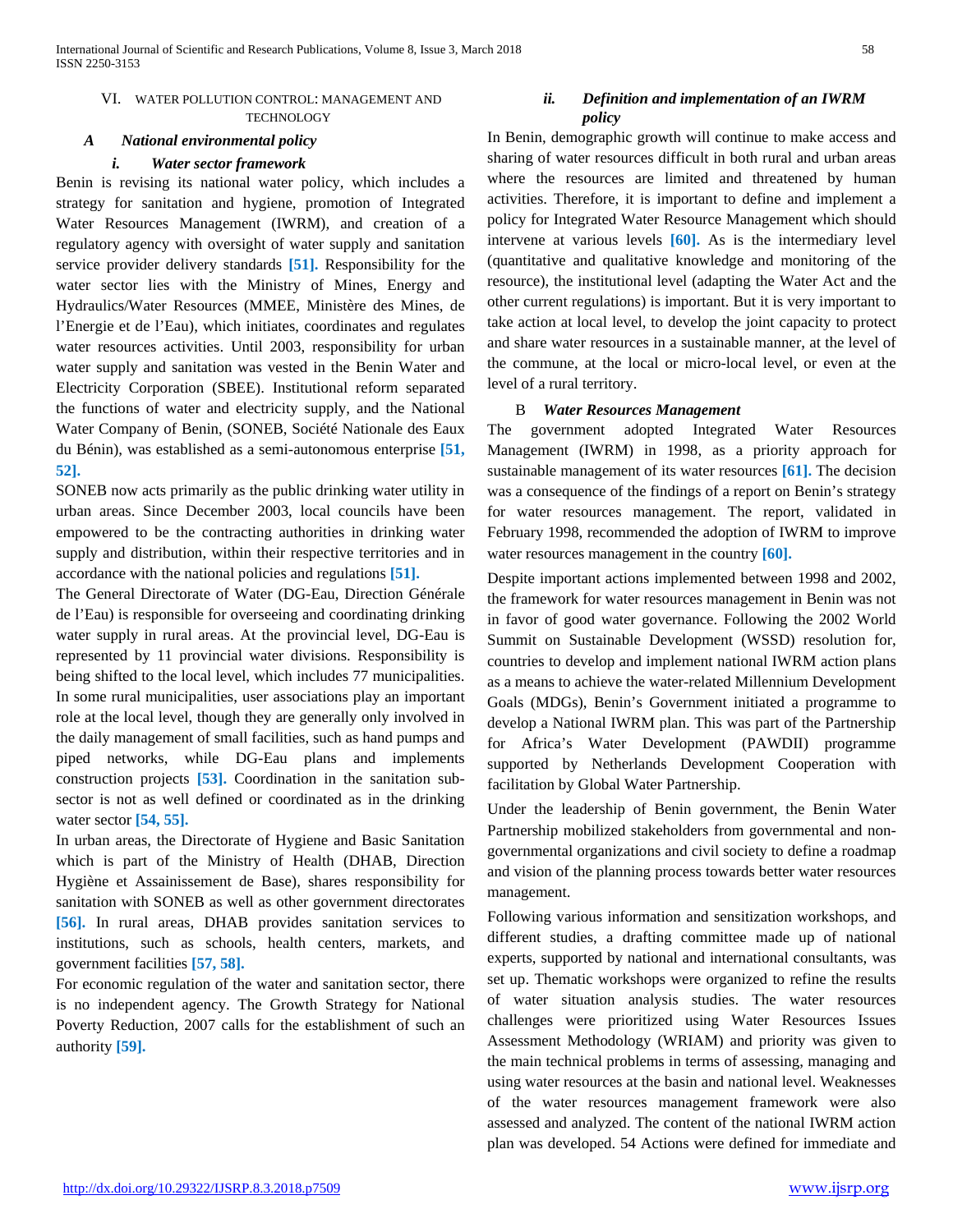long-term implementation. A draft IWRM action plan was validated by stakeholders during 6 regional workshops. The IWRM action plan was being finalized in March 2010 and was supposed to be followed by implementation.

## *C Strategies under the National Policy on Environment*

Since 1998, Benin's Government has reaffirmed on several occasions its willingness to operate a transition towards IWRM approach, gradually through various reforms and programs established **[60].** Initiatives were undertaken by Benin before the beginning of the Partnership for Africa's Water Development programme (PAWDII, 2005-2009) include:

Between 1996 and 1997 a study was conducted on a national strategy for water resources management, which was validated by all stakeholders in February 1998. Benin Government then adopted the conclusions of the study, in particular, the recommendation to take integrated approach to water resources management; **[60]**

 $\Box$  Developed dialogue with all stakeholder and with Global Water Partnership's (GWP) support [62], of a long-term national Vision for water resources management by 2025, presented at the 2nd World Water Forum (The Hague, March 2000) **[11];**

 $\Box$  Organized the 1st National Water Forum in January 2001;

 $\Box$  Organized in September 2001 Benin Country Water Partnership's (Benin-CWP) statutory General Assembly; **[63]**

 $\Box$  Adoption of the first Budget per Objective Programme by the Ministry of Mines, Energy, and Hydraulics (2002-2005), which stressed the need for a formal dialogue framework in order to guarantee equitable and sustainable management of water resources in accordance with established rules; **[64]**

 $\Box$  published a situation analysis report on the legal and institutional framework of the water sector in January 2004.

 $\Box$  Development of a new strategy for drinking water supply subsector in rural area (Strategy AEP 2004-2015) which takes into account IWRM principles and decentralization context, through the preparation of mechanisms to transfer competencies and resources to municipalities; **[65]**

□established in September 2004 a Technical Permanent Secretariat for Coordination and Promotion of IWRM (STPC-GIRE) within the proposition of an institutional framework to conduct the reforms towards IWRM: the framework for Promotion and Coordination of IWRM (CPC-GIRE), that Secretariat is hosted by STPC-GIRE. The intermediate objective of the IWRM process is to have a national IWRM action plan, supplemented by a portfolio of investments

## VII. CONCLUSION AND RECOMMENDATION

The conclusions and observations made in this paper point to prioritize areas for action or attention from public health authorities, environmental policymakers, and research institutions. One of the priorities should be to increase public health objectives within the current management framework. Within the overall framework established by the national Law of Water and the Law of Water Pollution Prevention, the protection of water quality and enforcement of water quality standards are under the Ministry of Energy and Water jurisdiction. Even with these mechanisms in place, change cannot be implemented without comprehensive, continuous, and systematic research on water pollution and related health effects. In particular, this review suggests the need to focus on the following research areas: 1) the prevalence of algal toxins in surface water bodies and their impacts on health; 2) an evaluation of fertilizer and pesticide contamination in ambient and groundwater bodies, as well as identification of exposure routes (bioaccumulation in aquatic organisms and contamination of drinking water sources); 3) research on additive or synergistic effects on health created by the compounded effect of multiple pollutants; 4) monitoring of drinking water quality in conjunction with monitoring of disease morbidity and mortality; and 5) dissemination of research information to regional and local bureaus (environmental and health) to assist with their decision making.

Regular surveys need to be conducted in various parts of the country to obtain a clear picture of water-linked diseases. The following recommendations are made which may help to control or diminish the problems of deteriorating water quality in Benin.

• There should be continuous monitoring of drinking water throughout the country both in rural and urban locations.

• Local authorities should be provided with facilities for monitoring and purification of drinking water.

• There is a need to shift from an intermittent to a continuous water supply system to avoid the widespread contamination caused by intermittent water supply.

• There should be a renovation of old and rusty pipelines of the water distribution network.

• There should be sufficient distances between sewage and drink water supply lines to avoid cross-contamination.

• There is a need for the existence and implementation of strict laws with no compromise on the quality of public drinking water.

• Public awareness campaigns should be launched to educate the population about the importance of safe drinking water.

• The public should receive guidance to adopt safety measures for stored water inside their houses.

• The farming community needs to be educated well about the safe handling and use of pesticides and proper application of fertilizers to minimize the contribution of agricultural practices to water pollution.

## ACKNOWLEDGMENT

This research did not receive any specific grant from funding agencies in the public, commercial, or not-for-profit sectors

#### **REFERENCES**

[1] Zakaria L (1992) L'eau source de vie, Thèmes clefs d'Afrique. Encyclopédie Afrique Jeunes. Agence de coopération Culturelle et technique (ACCT),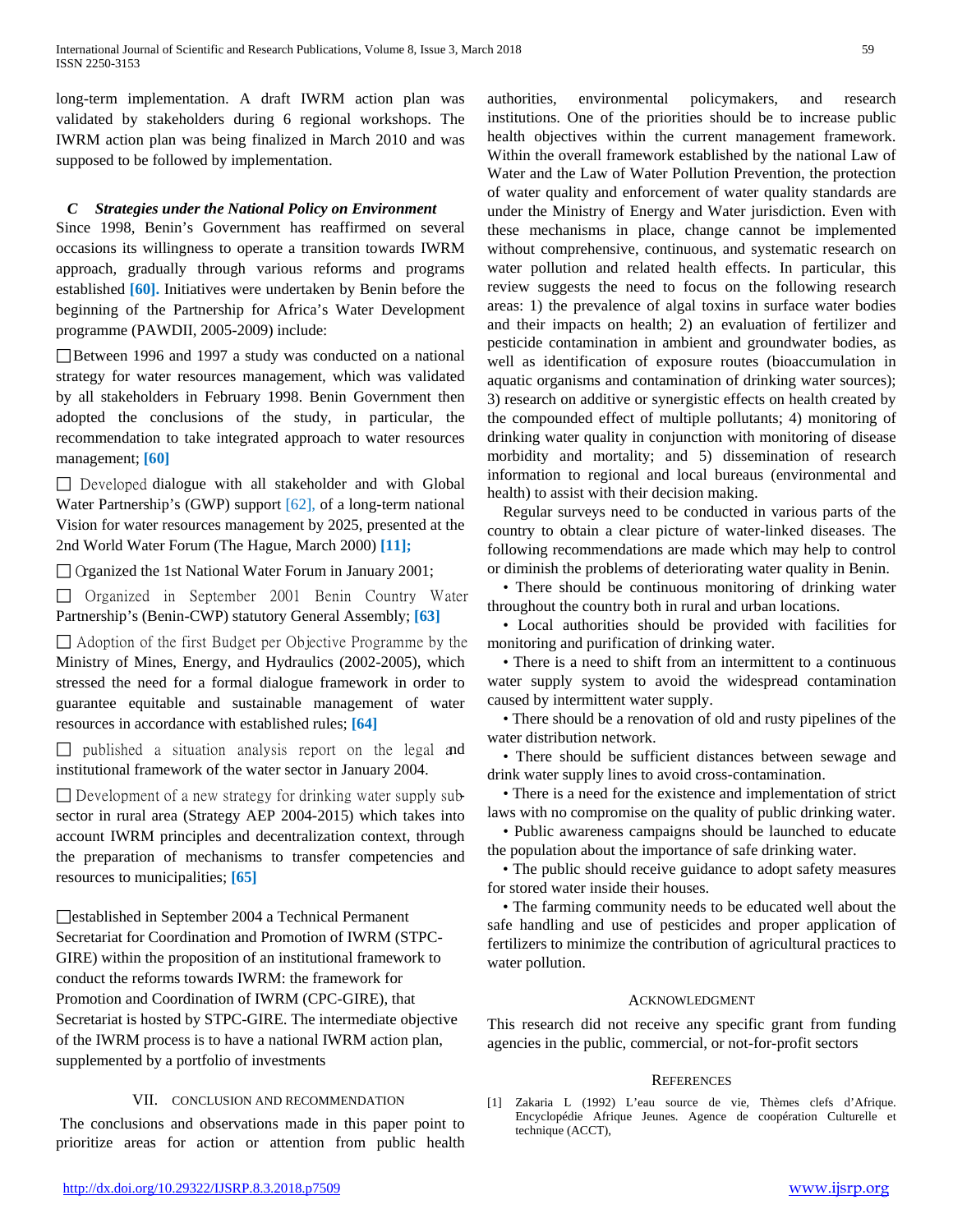- Ajibade LT (2004) Assessment of water quality along river Asa, Ilorin, Nigeria. Environmentalist 24:11–18
- [4] Herschy RW (1999). Hydrometry Principles (2nd edition) John Wiley and Sons, Chichester.
- [5] United State Agency for International Development (USAID) (1990). Strategies for drinking water and sanitation program for child survival, USAID, Washington, D.C.
- Warner D (1998). Drinking water supply and environmental sanitation for health. Presented at the International conference for sustainable development, Paris.
- [7] World Health Organization (WHO) (1997). Health and Environment in Sustainable Development, five years after the earth summit. (WHO) Geneva, (WHO/EHG/97.8), p. 245.
- [8] Grosclaude G (1998) L'eau. Tome II: usages et pollutants. Institut National de la Recherche Agronomique, INRA, Paris, pp 11–15
- [9] Chalk MP (2000) In Bacchi OOS, Reichardt K et Calvache M (eds) Les sondes à neutrons et à rayons Gamma: leurs applications en agronomie. International Atomic Energy Agency (AIEA), Vienna
- [10] IFEN(2003) La qualité de l'eau: une préoccupation environnementale forte. Données de l'environnement No. 91, Institut Français de l'Environnement. [http://www.ifen.fr/publications/DE/de91.htm. Accessed 16 June 2010](http://www.ifen.fr/publications/DE/de91.htm.%20Accessed%2016%20June%202010)
- [11] DH (2000) Vision Eau 2025. Direction Générale de l'Hydraulique, Bénin
- [12] Le Barbé L, Alé G, Millet B, Texier H, Borel Y, Guralde R (1993) Les ressources en eaux superficielles de la république du Bénin. ORSTOM, Paris
- [13] Yehouenou-Pazou AE (2005) Les résidus de pesticides chimiques de synthèse dans les eaux, les sédiments et les espèces aquatiques du bassin versant du fleuve Ouémé et du Lac Nokoué. Dissertation, Université d'Abomey-Calavi, Bénin.
- [14] Azonnakpo OV (2005) Approvisionnement et Gestion des Ressources en Eau dans la commune de pobè. Mémoire de maîtrise de Géographie, FLASH. Université Abomey-Calavi, Bénin, p 84
- [15] Fakorédé AIM (2002) La Gestion des Ressources en Eau par les communautés Rurales de la Sous-préfecture de Ouèssè. Mémoire de Maîtrise en Géographie. DGAT/FLASH. Université Abomey-Calavi, Bénin
- [16] Marga J (1996) Les ressources en Eau: conception et évaluation. Edition BRGM cartographie comptabilité Orléans cedex, France
- [17] Wagner EG, Lanoix JN (1961) Approvisionnement en Eau des zones Rurales et des Petites gglomérations. Série de Monographie, vol 42. OMS, Genève.
- [18] Moiseenko TI (2005) Ecotoxicological approach to water quality assessment. Water Resources 32:163–174
- [19] INSAE (2002) Recensement Général de la Population et de l'Habitat. Institut National de la Statistique et de l'Analyse Economique, Cotonou
- [20] Hughes, R. H.; Hughes, J. S. (1992). A Directory of African Wetlands. IUCN. p. 301. ISBN 978-2-88032-949-5.
- [21] Annuaire Statistique 2010 (Report) (in French). INSAE. 2012. p. 49. Retrieved 17 December 2015.
- [22] World Population Prospects: The 2017 Revision". ESA.UN.org (custom data acquired via website). United Nations Department of Economic and Social Affairs, Population Division. Retrieved 10 September 2017.
- [23] Background Note: Benin". U.S. Department of State (June 2008). This article incorporates text from this source, which is in the public domain.
- [24] Food and Agriculture Organization of the United Nations". United Nations, 29 June 2010
- [25] Ministry of Energy and Water, Thematic report of SCRP sectoral group on water and sanitation, 2009, 22 p.
- [26] Ministry of the Interior and Public Security, Texts of laws on decentralization in Benin, 1999
- [27] Ministry of Public Health, Sanitation code, 1987, 48p
- [28] Hinrichsen D, Tacio H. The coming freshwater crisis is already here. The linkages between population and water. Washington, DC: Woodrow Wilson International Center for Scholars; 2002. Retrieved from http://www.wilsoncenter.org/topics/ pubs/popwawa2.pdf
- [29] PCRWR. National Water Quality Monitoring Programme. Water Quality Report 2003– 2004. Islamabad, Pakistan: Pakistan Council for Research in Water Resources (PCRWR; 2005. available at [http://www.pcrwr.gov.pk/wq\\_phase3\\_report/TOC.htm.](http://www.pcrwr.gov.pk/wq_phase3_report/TOC.htm)
- [30] Chen, 2002 J. Chen Analysis of water environment in the Xinjiang arid region Arid Environmental Monitoring, 16 (4) (2002), pp. 223-227
- [31] Seth, 2003 S.M. Seth Human impacts and management issues in arid and semi-arid regions I. Simmers (Ed.), Understanding Water in a Dry Environment – Hydrological Processes in Arid and Semi-arid Zones, IAH-ICH 23 (2003) Balkema, Rotterdam, pp. 289–341
- [32] U.S. EPA (U.S. Environmental Protection Agency). 1988. Quality criteria for water. EPA 440/5-86-001. USEPA, Office of Water Regulations and Standards. U.S. Government Printing Office (PB81-226759), Washington, D.C., USA.
- [33] Postel, S. L., and S. R. Carpenter. 1997. Freshwater ecosystem services. Pages 195–214 in G. C. Daily, editor. Nature's Services. Island Press, Washington, D.C., USA.
- [34] Postel, S. L., G. C. Daily, and P. R. Ehrlich. 1996. Human appropriation of renewable fresh water. Science 271: 785–788.
- [35] Postel, S. L. 1997. Last Oasis. Second edition. Island Press, Washington, D.C., USA.
- [36] Hammer MJ. Water and wastewater technology. New York, USA: John Wiley Inc.; 1986
- [37] Kahlown MA, Majeed A. Water-resources situation in Pakistan: challenges and future strategies. Water resources in the south: present scenario and future prospects Islamabad, Pakistan: Commission on Science and Technology for Sustainable Development in the South (COMSATS; 2003. p. 21–39.
- [38] Anonymous. World Water Day 22.03.2010; 2010. Retrieved from www.worldwaterday 2010. Info, United Nations.
- [39] UNESCO. Water for people water for life. The United Nations World Water Development Report; 2003. United Nations Educational, Scientific and Cultural Organization (UNESCO) and Berghahn Books
- [40] WHO, UNISEF. Global water supply and sanitation assessment 2000 report. USA: World Health Organization and United Nations Children's Fund; 2000. Available at: http:// [www.who.int/water\\_sanitation\\_health/monitoring/jmp2000.pdf](http://www.who.int/water_sanitation_health/monitoring/jmp2000.pdf)
- [41] Ullah R, Malik RN, Qadir A. Assessment of groundwater contamination in an industrial city, Sialkot, Pakistan. Afr J Environ Sci Technol 2009; 3:429– 46.
- [42] WB-SCEA, 2006 WB-SCEA Pakistan Strategic Country Environmental Assessment. Main Report (2006), pp. 1-66 Report no. 36946-PK World Bank.
- [43] Cutler and Miller, 2005 D.M. Cutler, G. Miller "The role of public health improvements in health advances: the twentieth-century United States Demography, 42 (2005), pp. 1-22
- [44] Jalan and Ravallion, 2003 J. Jalan, M. Ravallion Does pipe water reduce diarrhea for children in rural India? J. Econ., 112 (2003), pp. 153-173
- [45] Roushdy et al., 2012 R. Roushdy, M. Sieverding, H. Radwan "The Impact of Water Supply and Sanitation on Child Health: Evidence from Egypt. New York Population Council, New York (2012)
- [46] Lin et al., 2000 N.F. Lin, J. Tang, H.S.M. Ismael Study on environmental etiology of high incidence areas of liver cancer in China World J. Gastroenterol., 6 (2000), pp. 572-576
- [47] Lu et al., 2015 Y.L. Lu, S. Song, R.S. Wang, Z.Y. Liu, J. Meng, A.J. Sweetman, A. Jenkins, R.C. Ferrier, H. Li, W. Luo, T.Y. Wang Impacts of soil and water pollution on food safety and health risks in China Environ. Int., 77 (2015), pp. 5-15
- [48] Morales-Suarez-Varela et al., 1995 M.M. Morales-Suarez-Varela, A. Llopis-Gonzalez, M.L. Tejerizo-Perez "Impact of nitrates in drinking water on cancer mortality in Valencia, Spain Eur. J. Epidemiol., 11 (1995), pp. 15-21
- [49] Ebenstein, 2012 A. Ebenstein "The consequences of industrialization: evidence from water pollution and digestive cancers in China. Rev. Econ. Statistics, 94 (2012), pp. 186-201
- [50] Azizullah et al., 2011 A. Azizullah, M.N.K. Khattak, P. Richter, D.P. Häder Water pollution in Pakistan and its impact on public health — A review Environ. Int., 37 (2011), pp. 479-497